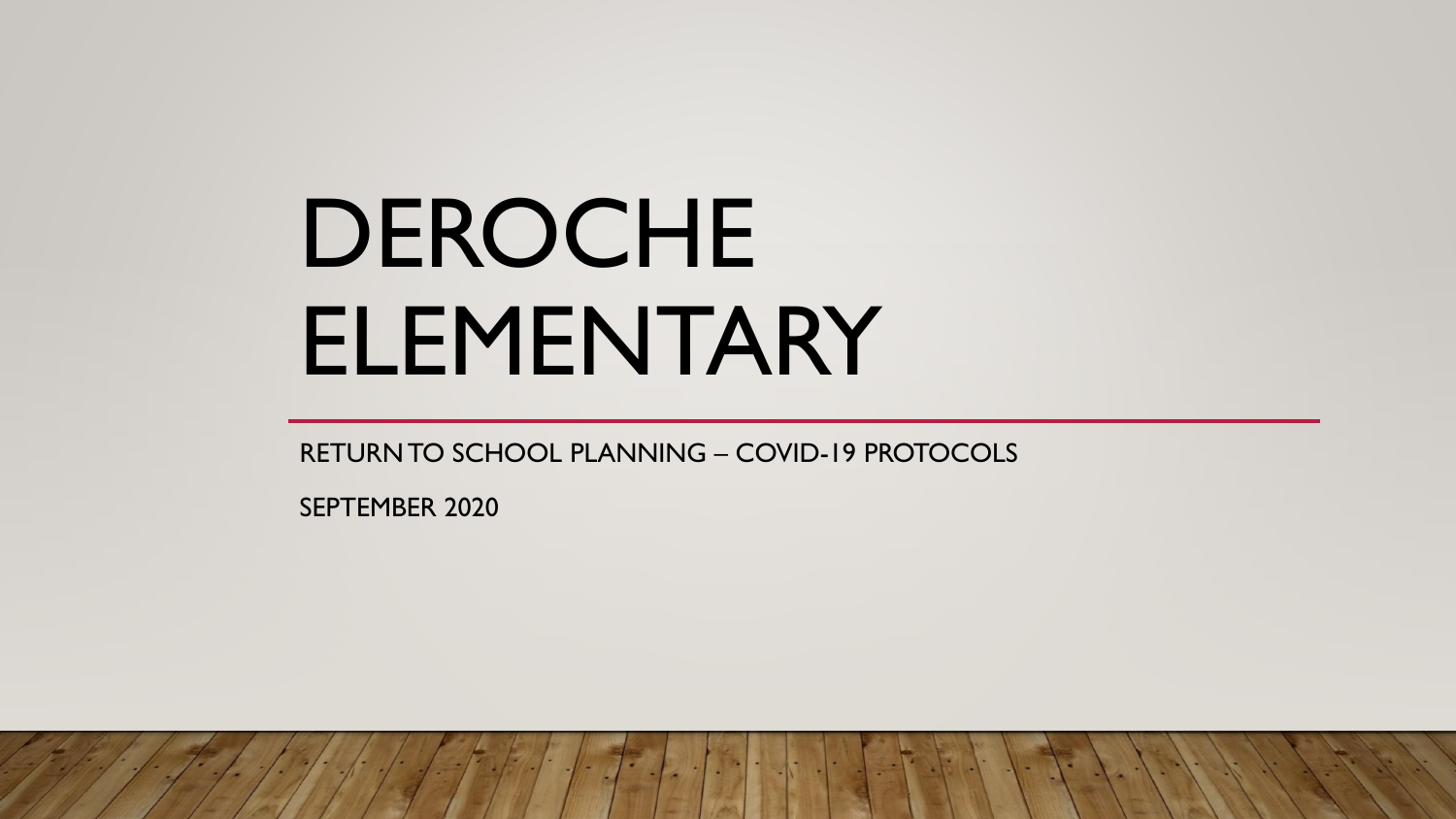

## **DEROCHE ELEMENTARY: SITE SPECIFIC**  LEARNING GROUPS & DISTANCING

- 
- 
- 
- 
- 
- 
- 

1. **Learning Groups: (Group A)** Divisions 1 and 2 **(Group B)** Divisions 3 and 4 2. **Separate Play Areas: (Group A)** Div 1 & 2: Back in AM and Recess; Upper Field at Lunch **(Group B)** Div 3 & 4: Front in AM, Recess and Lunch

- 3. **Separate Exit and Entry:** Division 2 would use "Music Room" for morning entry
	- **-** One-meter markings outside classrooms

4. **Separate Washrooms: (Group A)** use lower washrooms, **(Group B)** use upper washrooms

- **-** Limit of 2 in washroom
- 5. **Movement:** One way in the upper hallway; try to wait at either end until hallway clear
- 6. **Staffrooms: -** LST Room and Staff Room with 6 people max per room.
- 7. **Common Areas:** (1) Single way office movement; (2) waiting areas outside library;

(3) Limit 2 in copy room, art room; 1 in gym equipment rooms, 1 in the kitchen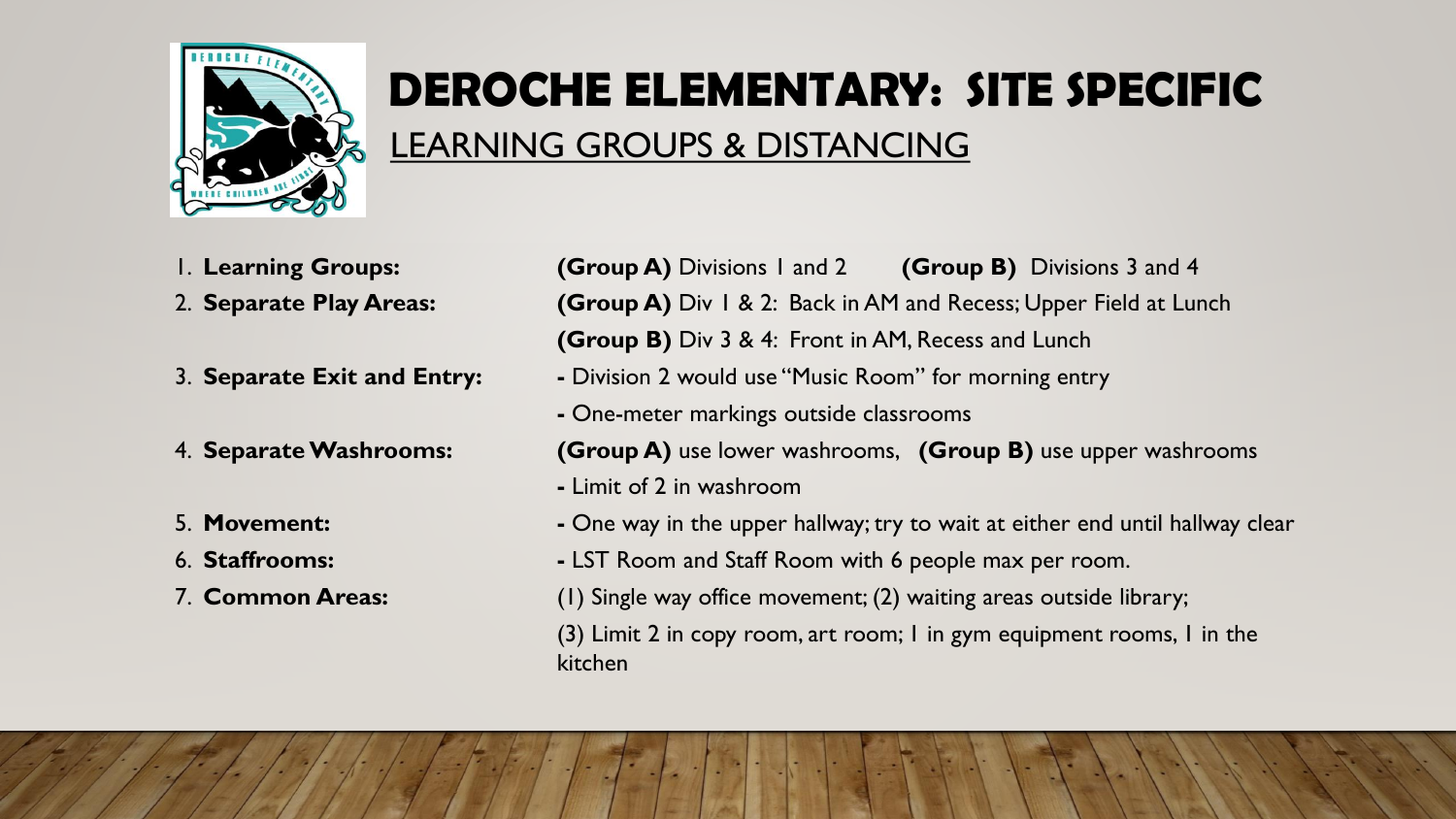

## **DEROCHE ELEMENTARY: SITE SPECIFIC**

#### BUSES, LST, FOOD, PERSONAL ITEMS & MASKS

- **1. Masks will be required:** (a) for non staff visitors or for District staff who cannot physically distance; (b) a staff person who cannot physically distance from a student outside their your own learning group (or they have no learning group)
- **2. Bus students will:** (a) be lined up in two marked and distanced lines in an "L" shape near bus stop place; (b) be required to wear masks and their clean hands before entering and leaving the bus at Deroche (c) have a seating plan
- **3. In LST Room students will:** (a) be physically distanced if working outside LG; and (b) be physically distanced from LST teacher.
- **4. Breakfast & Lunch will:** be delivered on separate carts and tables corresponding to each learning group
- **5. Food and Personal Items:** (a) no sharing of any food, personal items such as pencils or erasers; (b) other materials such as class set of scissors, glue etc. should have hand washing done before use; (c) no sharing outside of learning group unless sanitized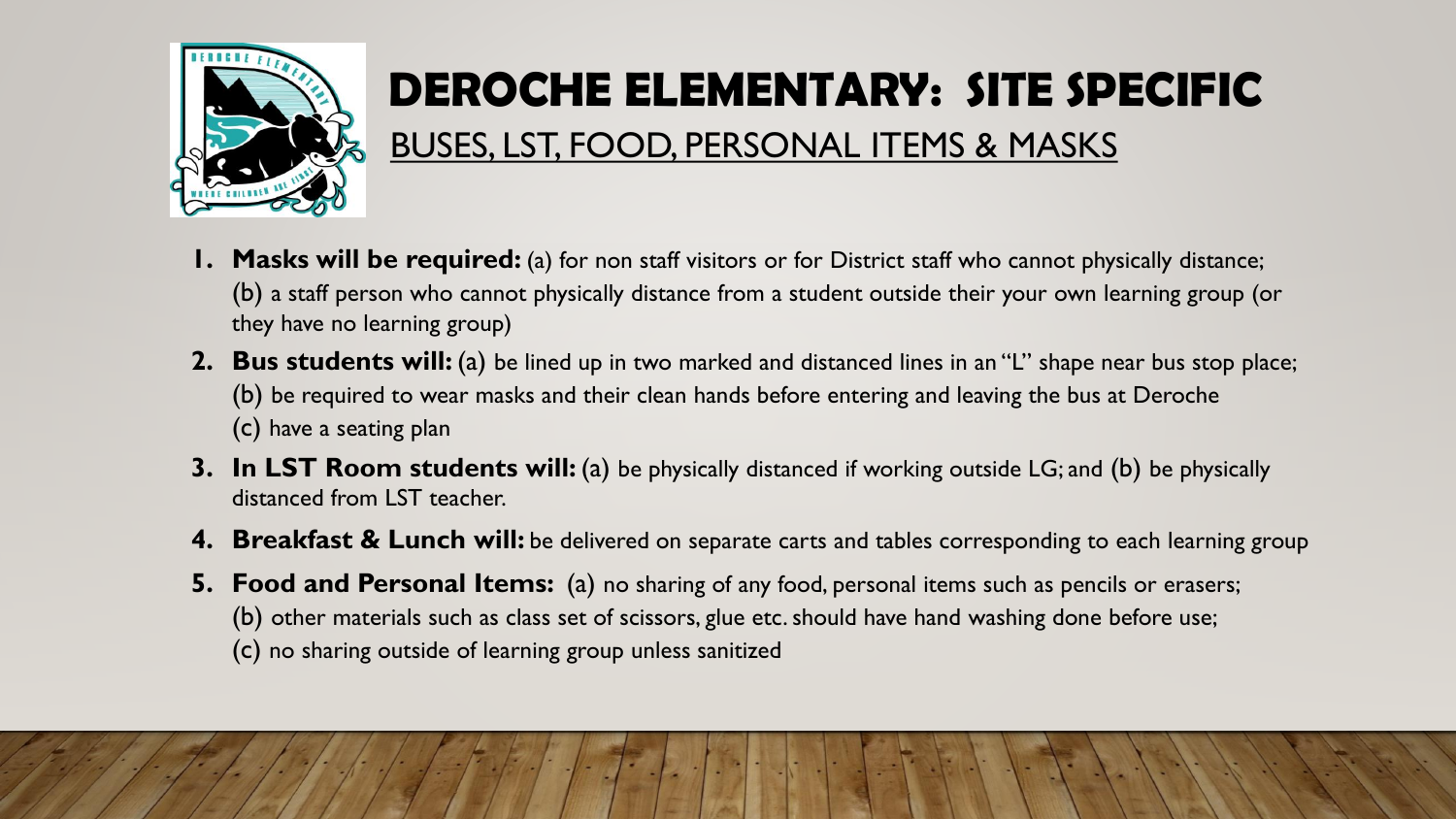

## **DEROCHE ELEMENTARY: SITE SPECIFIC**

#### SANITIZING AND VISITORS

#### **Frequently Used Surfaces:**

- (a) Custodian (arrives at 12 pm) will start in classrooms; go to library; then do washrooms
- (b) Teachers will have own "QUAT" spray bottles for counters
- Teachers will have wet wipes for students to do computers
- (d) Staff to wipe down photocopier, microwave and fridge after use

#### **Hands:**

- (a) Each class will have hand sanitizer and soap for all student movement in and out
- (b) Front entrance will have requirement to sanitize

#### **Visitors:**

- (a) Must only enter by appointment
- (b) Must sign in verifying health and travel and must be in school for important reason for children eg. Non-parent reading volunteers, if we need them, will work in lower music room with outside entrances and windows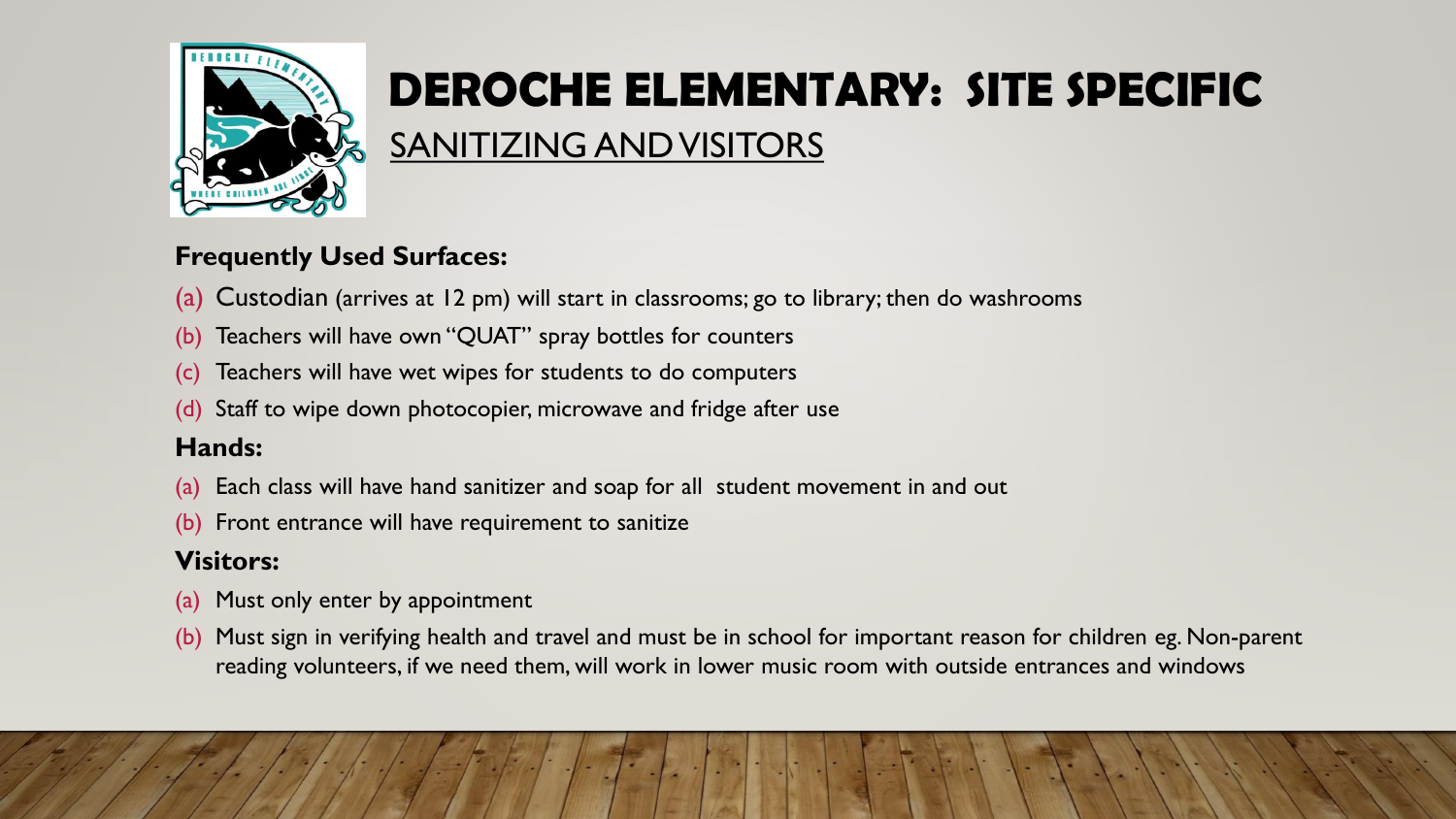

### **DEROCHE ELEMENTARY: SITE SPECIFIC**  HEALTH CHECKS

#### **Adult Health Checks: All authorized adults:**

- (a) will first enter the school through the front door only
- (b) will sign in verifying health and travel, (or will have completed an on-line health form)

#### **Student Health Checks:**

- (a) The principal has and will repeatedly notify Deroche parents of the importance of NOT sending children to school with symptoms such as cough, runny nose, laboured breathing, digestive upset or fever
- (b) Teachers will notify the principal of any student who arrives at school with any of the above symptoms
- (c) The principal will vigorously encourage parents not to send children when someone in their household is awaiting test results for COVID